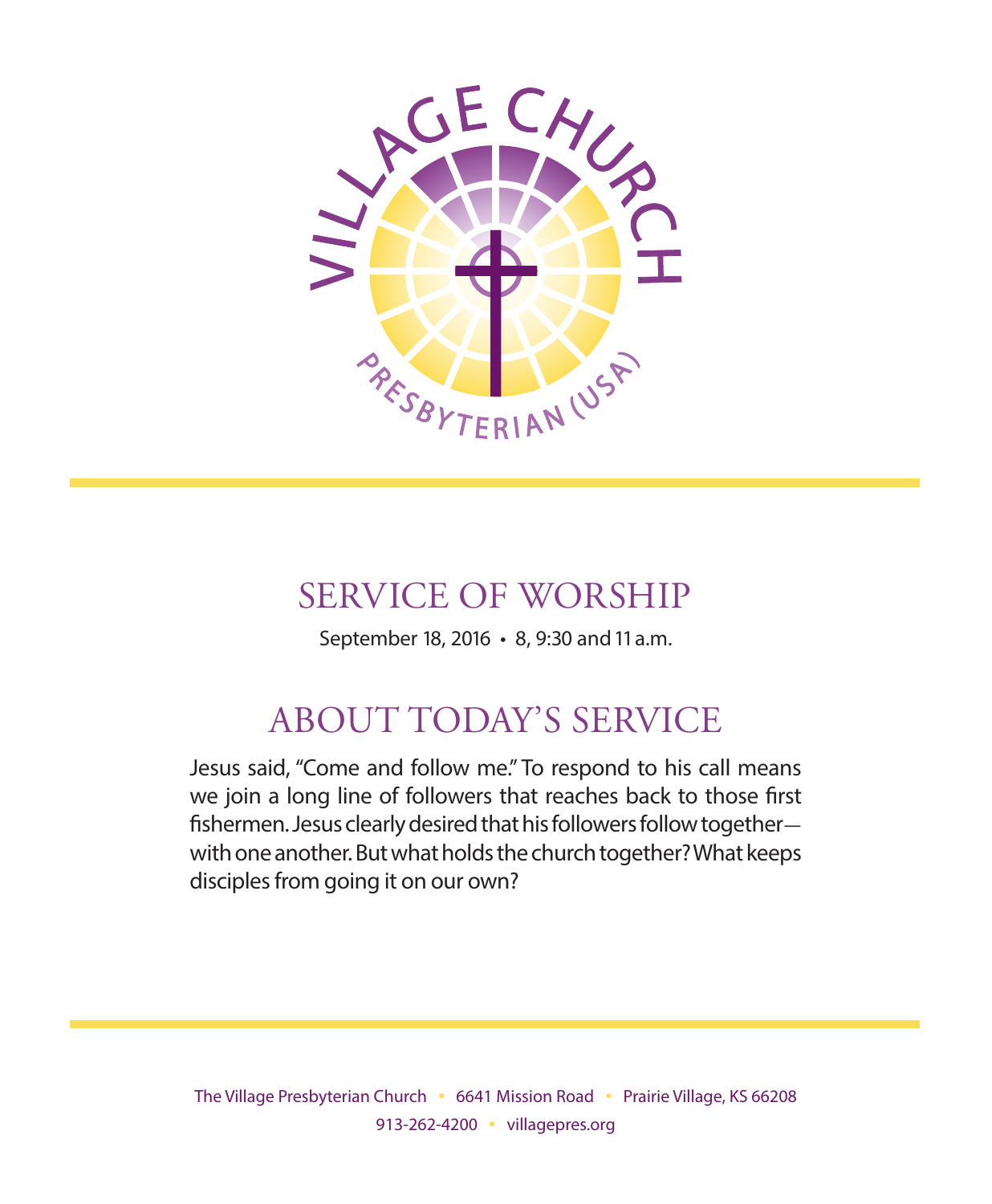# GOD'S PEOPLE GATHER

 Prelude *Passepied* from *Suite Bergamasque* by Claude Debussy

Call to Worship **Rev. Hallie Hottle** 

We come into God's presence with singing, **because some news is so good, it simply must be sung.**

We come into God's presence with scripture, **because that Word is what helps hold us up.**

We come into God's presence with sacrament, **because it reminds us who we are and where we belong.**

We come into God's presence with one another, **because it is impossible to be Christian by ourselves.**

We come into God's presence with love, **because it is love that first brought us into being.**

## \*Prayer of Confession

**Merciful God, We come into your presence with honesty: Too often, we forget how much we need each other. Our imagination is not big enough. We simply cannot envision a world with enough for everyone. Enough space. Enough money. Enough respect. Enough love. And so we fall into patterns of competition and critique, believing the lie that life is for surviving, rather than thriving. Remind us, O God, that when you dreamt up the world, you imagined us living together, united and interdependent, and therefore strong.** (Silent prayer)

\*Assurance of God's Grace

\*Hymn, No. 401 *Here in This Place* GATHER US IN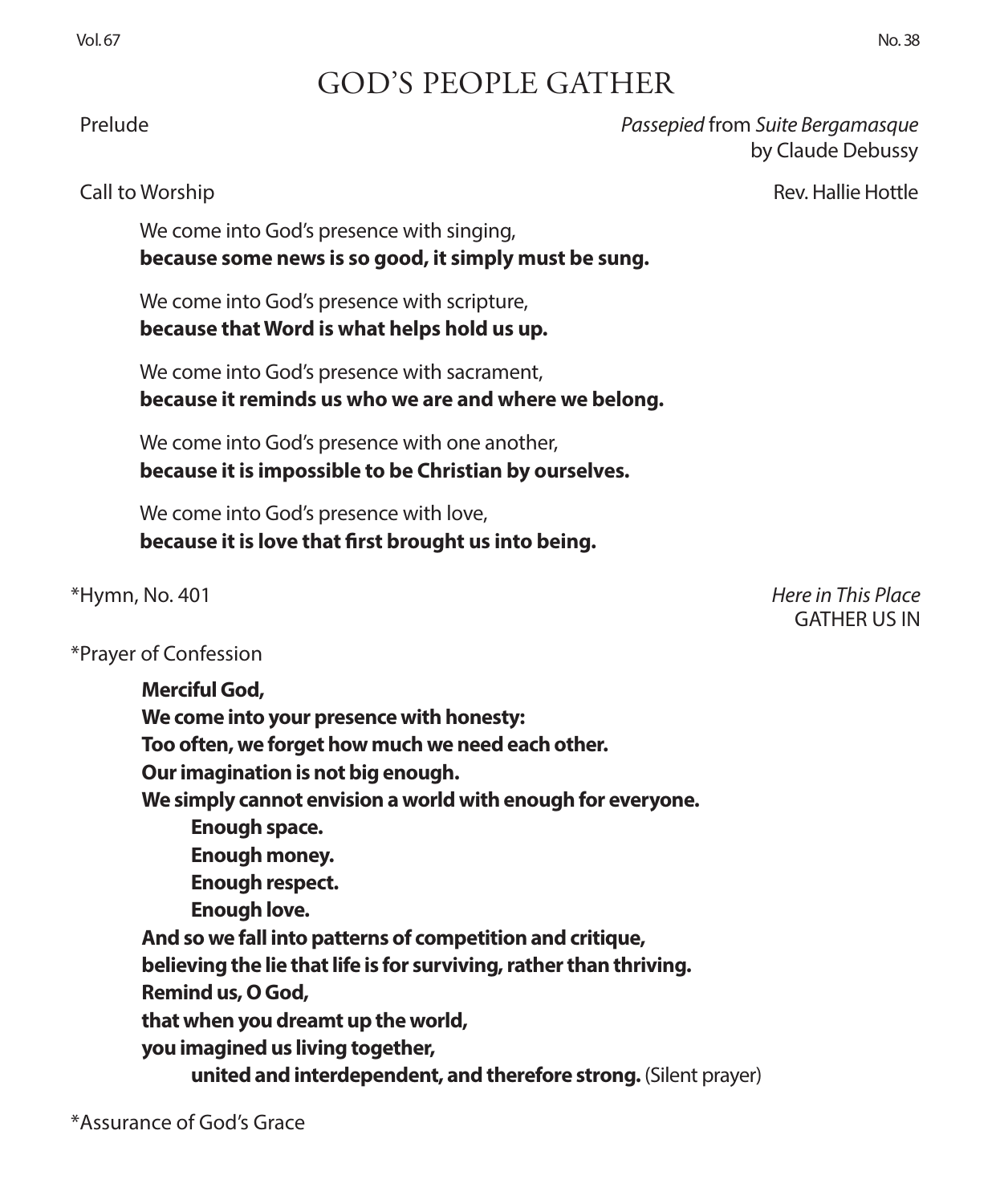\*Response



\*Passing of the Peace

Words of Welcome

# PROCLAMATION OF THE WORD

DEDICATION AND STEWARDSHIP 692 *Refrain* Capo 3: ا<br>for Illumir

Prayer for Illumination Larry Sneegas (9:30 a.m.); Charles Schultz (11 a.m.)<br>Contract My Heart My Heart My Heart My Heart My Heart My Heart My Heart My Heart My Heart My Heart My Heart My  $S_{\text{POMS}}(0.30)$ 

ire Reading<br>

Scripture Reading<br>  $\begin{array}{ccc} \text{S} & \text{Pb} & \text{Pb}} \\ \text{S} & \text{Pb} & \text{Pc} & \text{Pc} & \text{Pc} \end{array}$ 

.<br>rayer (8, 11 a.m

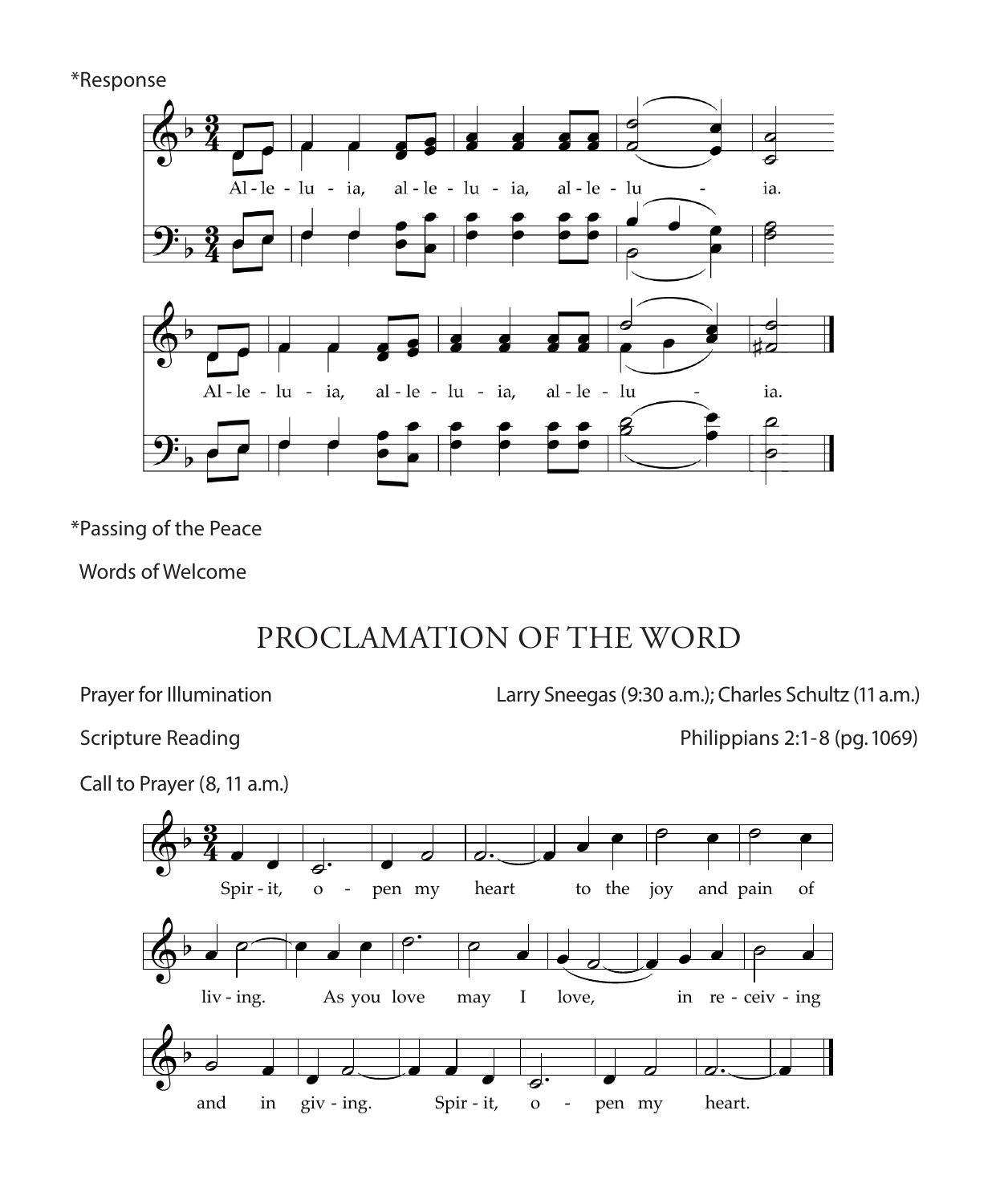Prayers of the People and the Lord's Prayer

**Our Father, who art in heaven, hallowed be thy name. Thy kingdom come, thy will be done, on earth as it is in heaven. Give us this day our daily bread; and forgive us our debts, as we forgive our debtors; and lead us not into temptation, but deliver us from evil. For thine is the kingdom and the power and the glory, forever. Amen.**

The Sacrament of Baptism (9:30 a.m.)

Hymn, No. 482 (9:30 a.m.) *Baptized in Water*

**Baptized in water, sealed by the Spirit, Marked with the sign of Christ, our King; Born of the Spirit, we are God's children, Joyfully now God's praises we sing.**

Anthem (9:30 a.m.) *The Lord is My Shepherd*

music: Allen Pote; words: Psalm 23; Village Voices

Scripture Reading Mark 1:16-20 (pg. 910)

Sermon *We Keep Bumping Into All Those Other Followers of Jesus* Rev. Tom Are, Jr.

# RESPONSE TO THE WORD

\*Affirmation of Faith from the Confession of 1967 **God's sovereign love is a mystery beyond the reach of our minds. God created us to be in relationship. God created us male and female and gave us life. Life is a gift to be received with gratitude and a task to be pursued with courage. We are free to live our lives within the purpose of God: to develop and protect resources for common welfare and to work for justice and peace in society. God's redeeming work in Jesus Christ embraces the whole of our lives: social and cultural, economic and political, scientific and technological, individual and corporate. Already God's reign is present in the world, stirring hope in us. With an urgency born of this hope, we apply ourselves to present tasks and strive for a better world.**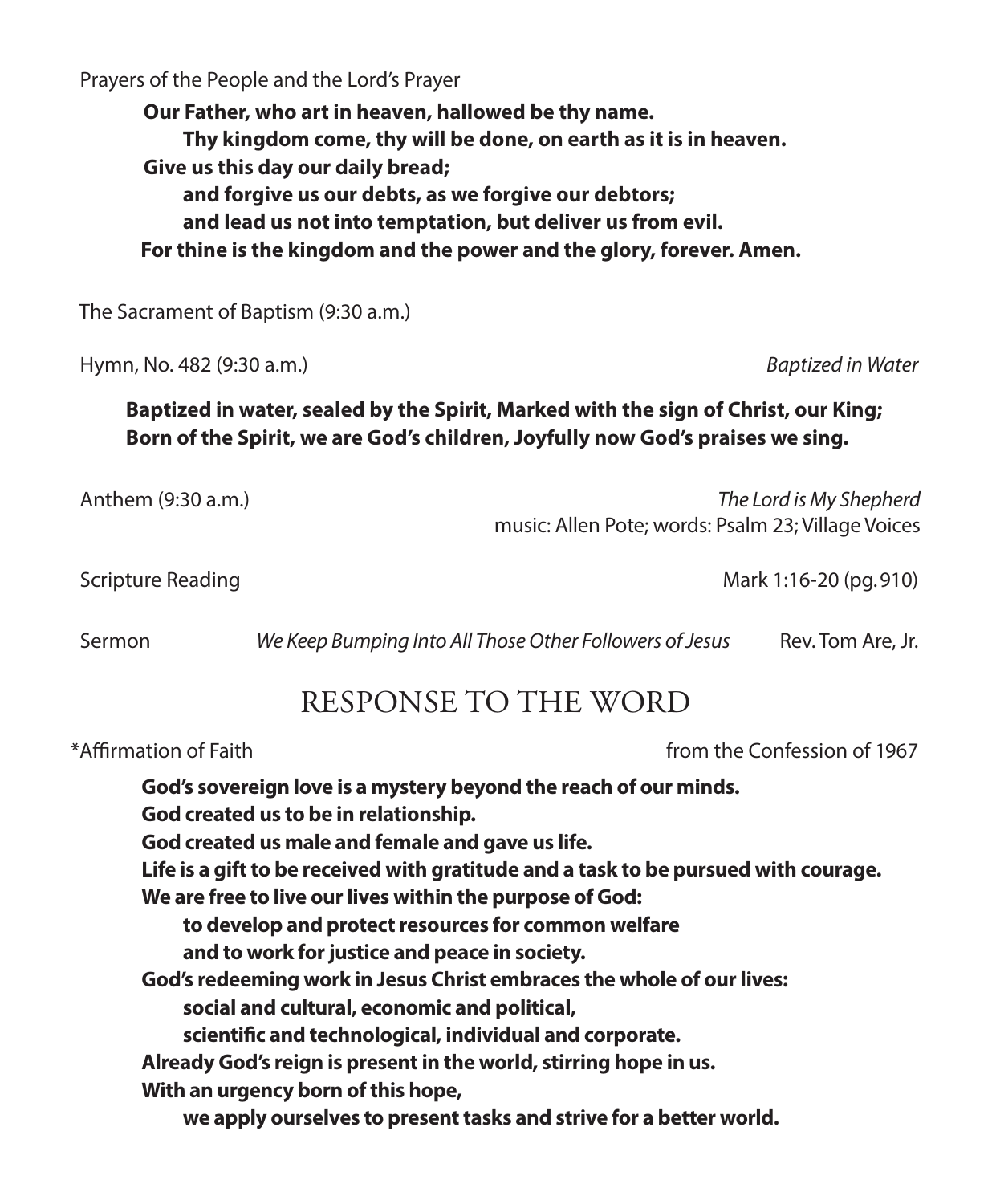\*Hymn, No. 301 (st. 1,4,5) *Let Us Build a House* 

TWIN OAKS

 Offertory *Down in the River to Pray* music: David L. Mennicke; Village Choir

\*Response *Great God of Every Blessing* AURELIA

## **Great God of every blessing, of faithful, loving care, you are the fount of goodness, the daily bread we share. How can we hope to thank you? Our praise is but a start: sincerely and completely I offer you my heart.**

\*Prayer of Dedication

PEACE LIKE A RIVER

- St. 1 **I've got peace like a river, I've got peace like a river, I've got peace like a river in my soul. I've got peace like a river, I've got peace like a river, I've got peace like a river in my soul.**
- St. 2 **I've got joy like a fountain...**
- St. 3 **I've got love like an ocean...**
- St. 4 **I've got peace like a river...**

Congregational Meeting (11 a.m.)

\*Benediction

\*Response *Sevenfold Amen* Peter Lutkin; Village Choir

\*Postlude *Sonata in C* by Domenico Scarlatti

\**All who are able may stand ©* A-705103 for all hymns

- 
- 
- 

\*Hymn *I've Got Peace like a River*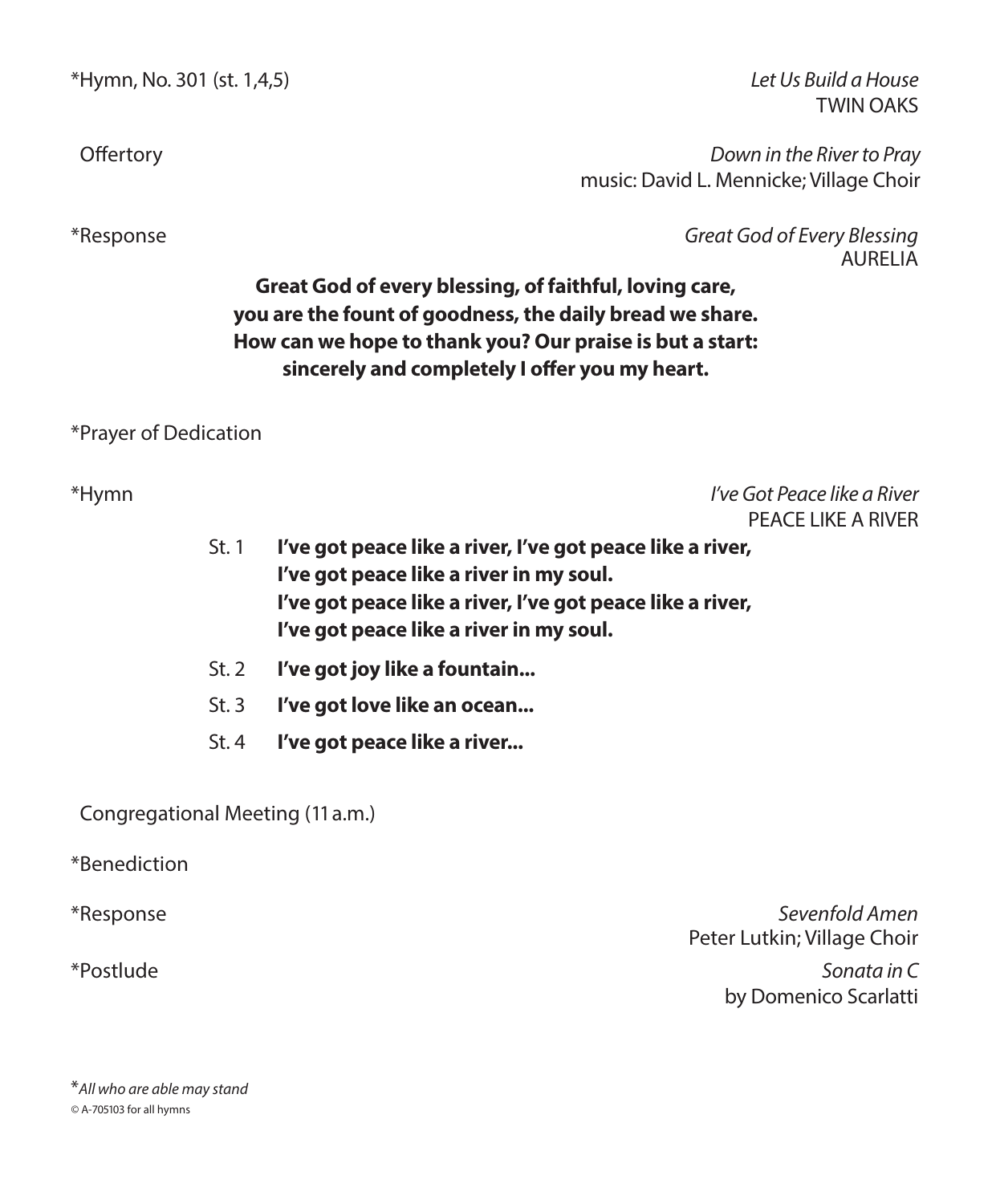# THE CHURCH'S BOOK (Week of September 19, 2016)

The following are daily Bible readings offered for your own personal devotion. You are invited to read the text, think about the reflection and questions and allow these to lead you in a time of prayer. Pray for your own journey of faith. Pray for Village Church and our mission. Pray for God's world.

### **Monday, Sept. 19 Psalm 103**

As the hymn goes, "There is a wideness in God's mercy…" This song of thanksgiving is intended for the entire community, indeed for the entire universe, to reflect on the deepness of God's mercy and love. It begins with the intimacy of one's own soul and stretches into the heavens. Grace is boundless, from everlasting to everlasting, from generation to generation. What if we lived seriously into the wideness of God's mercy and love?

### **Tuesday, Sept. 20 John 7:37-39**

Jesus is teaching in the temple during a festival and there are large crowds around him. As part of the celebration it was customary for the priest to draw fresh water and pour it out as an offering to God. Jesus says, "Let anyone who is thirsty come to me." We are led to "rivers of living water" as an image of new life received as a beloved community bound together by Holy Spirit. The Spirit in our midst is a source of hydration for our journey together.

## **Wednesday, Sept. 21 Colossians 4:2-6**

Paul's final instruction to this community is to pray together, to remember to be thankful to God for one another, as he is grateful for them. He asks them to continue to "pray for us" for he trusts their prayers gives a needed encouragement to continue to preach the mysteries of Christ. He also says to speak graciously to all people. So our words may be "seasoned with salt," not bland and tasteless, but compelling and flavored with faith.

## **Thursday, Sept. 22 Luke 6:27-36**

Our life together is built upon how God has established relationship with us. It could be said, that when we live as the world tells us to live we are enemies of God. And God loves us with infinite mercy and grace. Jesus tells the crowds gathered around him to really listen, and love will look different. "Love your enemies," means to love the rejection and contempt away.

The greatest of commandments is to love God with our entire being and life. But Matthew says the next one is like it, "You shall love your neighbor as yourself." Affection for God and for one another is the same action. These kinds of communal actions are acts of creation in and of themselves.

## **Saturday, Sept. 24 Mark 3:31-34**

These words from Jesus are not intended to shed negative light on blood relatives. Instead, it lifts up the human family on earth as a heavenly reunion. The only requirement to be considered an equal part of the human family is to do the will of God. It is a new family, just as we have a new life together in Christ as sisters and brothers.

### **Friday, Sept. 23 Matthew 22:34-40**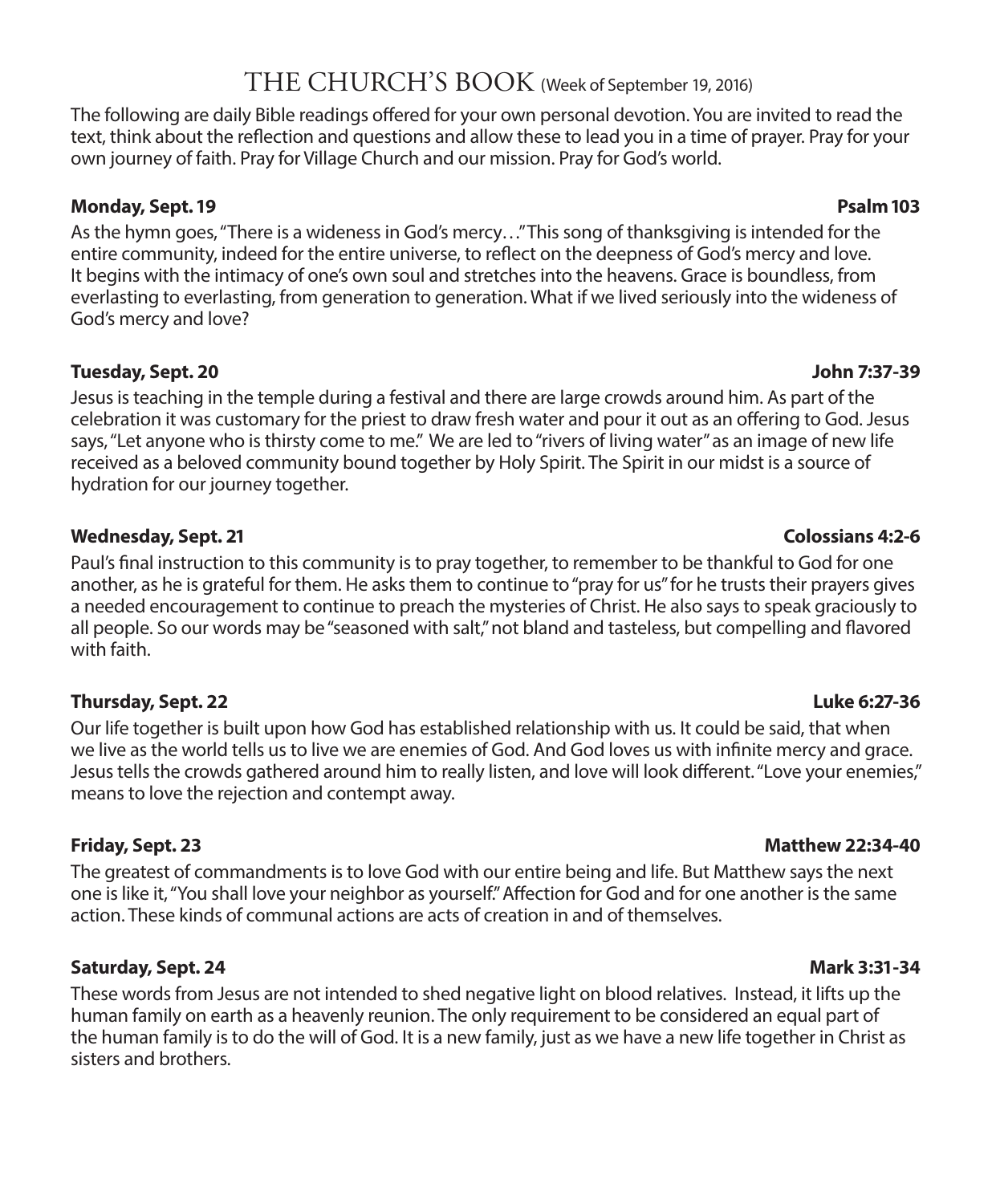## **Organ Arriving Today, and We Need Your Help!**

Anyone from the congregation and community is invited to help bring in pieces of the new pipe organ from the delivery truck starting at 1 p.m. today. Come be a part of this historic day for Village Church! We'll be unloading all afternoon, so come when you can to help. Children are welcome to help unload, and if you need someone to watch your younger child while you do the heavy lifting, child care will be offered from 4-6 p.m. Contact Marjean (marjean@villagepres.org or 913-671-2322) to make reservations.



# IFIR. AN ALTERNATIVE APPROACH TO WORSHIP

5 p.m. Sundays in Friendship Hall

## **DONATE A BOOK! Next Sunday, Sept. 25**

Benefiting Operation Breakthrough and Talk, Read, Play Please bring a NEW book appropriate for children, newborn to 5 years old. Topics: diversity, friendship, food, nature, animals and love. Drop books at the Village Commitment table in Friendship Hall. Thank you!

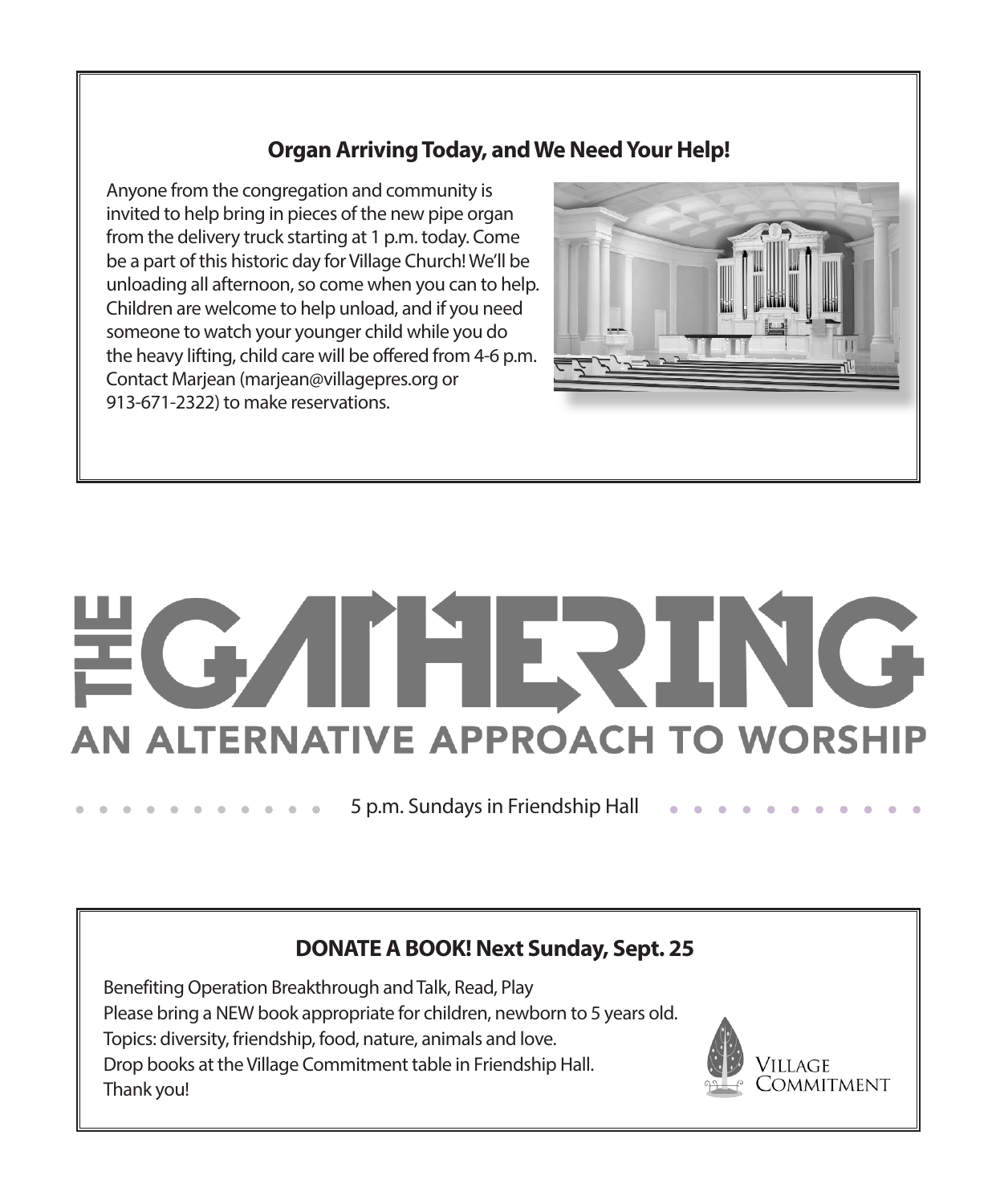# TODAY AT VILLAGE

**WELCOME TO VILLAGE CHURCH!** Please join us every week. Refreshments are available in Friendship Hall following the worship service.

**WORSHIP BAGS** are available for children to use as tools in worship. Please return the bags to the baskets located in the Narthex at the end of the worship service.

**THE FLOWERS IN THE CHANCEL TODAY** are given to the Glory of God in loving memory of Sherin Higdon Custer by Ken & Mary Higdon.

**CELEBRATING THE SACRAMENT OF BAPTISM TODAY** - Please welcome these newest members into our faith community as we celebrate the baptisms of the following children. 9:30 a.m.: Landon James Weemhoff (Kara and James Weemhoff, parents) and Avery Elle Wendt (Tanya Rodecker-Wendt and Sam Wendt, parents).

**THE ROSES ON THE COMMUNION TABLE** announce the recent birth of new little ones in our church family. Claire Rankin Carter was born to Allison and Brandon Carter and Hattie Claire Kruse was born to Carrie and Brad Kruse.

**CONGREGATIONAL MEETING TODAY -** The Session has called a Congregational Meeting for today. This meeting will take place in the Sanctuary, immediately following the 11 a.m. worship service. The purpose of the meeting is to elect new church officers for the positions of Elder, Elder/Trustee and Deacon. At-large members of the Nominating Committee will also be elected. Ordination of new church officers will take place in early January 2017.

**THE FOOD PANTRY** – Today is PEANUT BUTTER SUNDAY, This is the third Food Drive for the Food Pantry of 2016. Peanut butter is a very important item in the Pantry's clients' diet. Thank you for your donations. If you left your jars sitting on the kitchen table, you can deliver them to church on your next visit or drop them off at the Food Pantry . . . OR we'll gratefully accept your check or cash donation.

**THIS WEEK WE HAPPILY WELCOME** Bruce Fowkes, John Brown, Trent Buhr, Russell Draeger, Nate Perry, Jordan Schilleman, Patrick Spiesser, Brian Miscio, Dick Schulze, Dean Wilson, Andy Wishart, and Debra Miller to Kansas City. These fine people have been building our phenomenal pipe organ, and will be on site for the next several weeks to install it. We are grateful for their talent and hard work, and wish them a safe and satisfying installation.

**ESTATE PLANNING WORKSHOP -** If you are interested in learning how to set up your estate plan, this workshop is for you! 2 p.m. today in Room 132. Stacey Janssen will present a workshop which includes reviewing the importance of estate planning documents such as Last Will and Testament; a Testamentary or a Living Trust for the support of the family; and an explanation of Probate, Guardianship and Conservatorship. Sponsored by Village Presbyterian Church Endowment Trust. RSVP - Molly Sirridge, 913-671-2325 or molly.sirridge@villagepres.org.

# CHILDREN AND FAMILY MINISTRY

**PRESCHOOL CHURCH SCHOOL** – Parents may check in their preschool-age child on the first floor in the Preschool wing. Church school classes are available at 9:30 and 11 a.m.

## **KIDS' KINGDOM**

**K–1st GRADE** new curriculum! Kindergarten meets in Room 311. First Grade meets in Room 303. 9:30-10:30 a.m.

**2nd–5th GRADES** – Sign-in elementary (2nd-5th) aged students on the 3rd floor. Check the large bulletin boards located in the Children and Family wing for each grade's class location. 9:30-10:30 a.m.

**CONNECT WITH 6TH GRADE** – Fun and relevant discussions for today's 'tweens. Room 302. 9:30-10:30 a.m.

**PARENTS OF 6TH GRADERS** – Our first event is an overnight retreat at Heartland Center, Sept. 30-Oct. 1. Call Cheryl at 913-671-2355 for more information.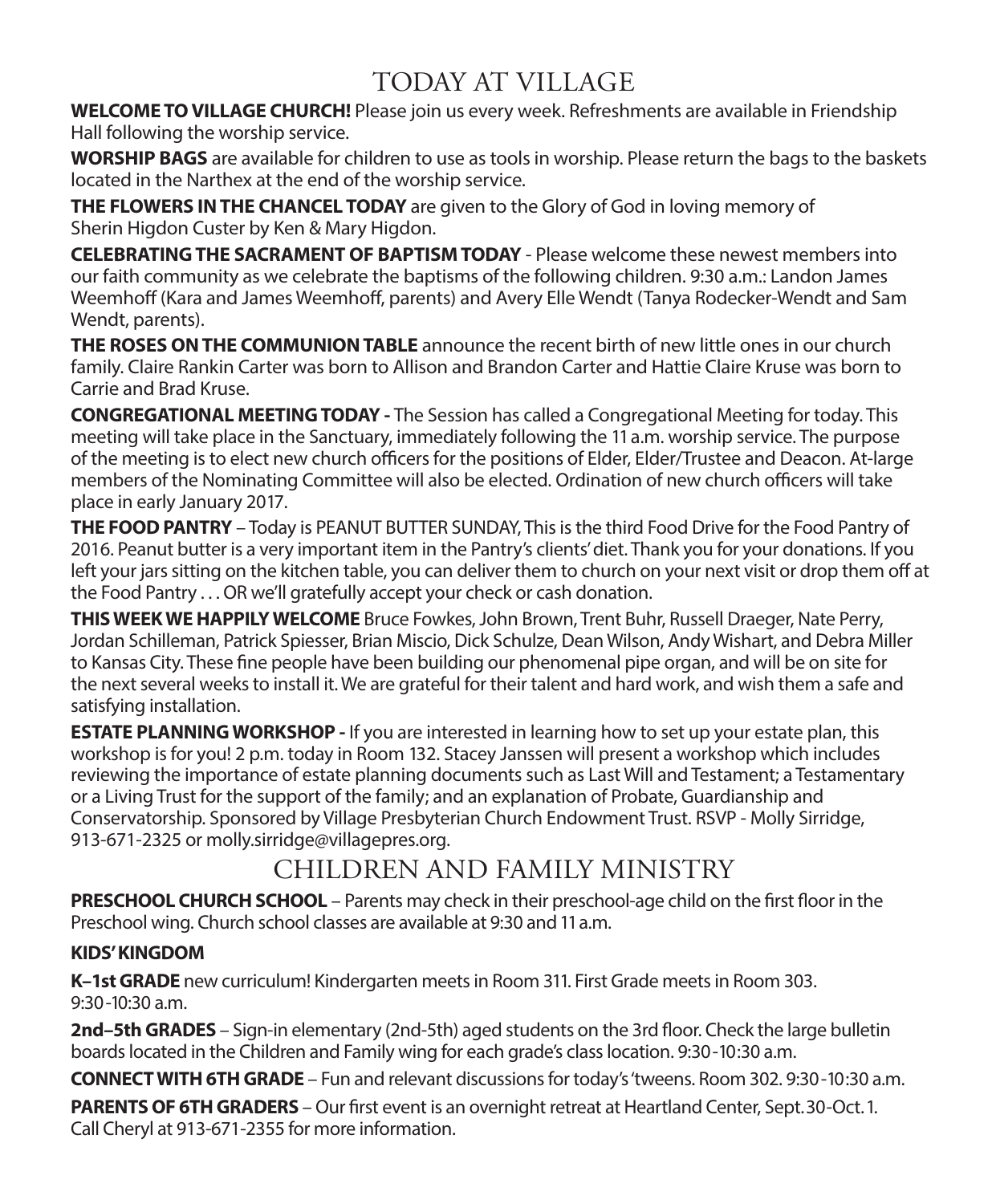# ADULT EDUCATIONAL MINISTRY

**AARP 55 ALIVE DRIVING CLASS** will be held on Thursday and Friday, Oct. 13 and 14, from 10 a.m.-3 p.m. in Room 127. The cost is \$ 15 if you are an AARP member; \$20 for non-members, payable to AARP. Bring a brown bag lunch or eat out. To enroll, call Marianne at 913-671-2333.

**EXERCISE FOR SENIORS** – All classes include aerobics, strength training, flexibility and balance exercises. 9:30-10:30 a.m. Mondays through Fridays year round. The class from 10:30-11:30 a.m. on Tuesdays and Thursdays involves more range of motion, less strenuous aerobics; and we do not include floor exercises. Margaret Tlapek, instructor. Cost: \$5 per class. Room 333.

**GREAT BOOKS DISCUSSION** – If you are interested in reading selections that stimulate your critical thinking, the Great Books Group will welcome you on the first Tuesday of each month. 2-3:30 p.m. Tuesdays, Oct. 4, Nov. 1 and Dec. 6. Room 127.

**BREAKFAST AND BIBLE WITH YOUR BUDDIES** – Join our senior pastor, the Rev. Tom Are, Jr. for a morning Bible study for men from 7:30-8:30 a.m. Tuesdays, Sept. 20-Nov. 15, in Room 228. Chef Emily will prepare a hot breakfast, and Rev. Are will offer a reflection on passages from scripture. To make a reservation for breakfast, contact Marianne at marianne.weber@villagepres.org. Cost: \$6.

**HUMAN SEXUALITY-JUST SAY KNOW** – Designed to prepare children for adolescent changes, this workshop is for children in the fourth and fifth grades. Parents and/or caregivers are invited to attend with their child. The workshop stresses God's plan for the gift of sexuality, and communication skills between parents/caregivers and child will be emphasized, practiced, and enhanced. Rev. Karen Wagner Wright, instructor. 6:30-8:30 p.m. Wednesday, Sept. 21. Room 126.

**SABBATH YOGA WEDNESDAYS** – Join us after Wednesday night dinner for a relaxing session of gentle and restorative yoga with centering prayer meditation. Please wear comfortable clothing and bring your own yoga mat. Katherine Caputo, instructor. 6:30-7:30 p.m. Wednesdays, Sept. 28-Dec. 14. Rooms 307/309/311.

**ENROLL FOR VILLAGE U CLASSES** at villagpres.org or email marianne.weber@villagepres.org or call 913-671-2333. **FALL ADULT SUNDAY MORNING CLASSES** are underway. Check villagepres.org for more details.

# CONNECTIONAL MINISTRIES

**WEDNESDAY NIGHT DINNER SEPT. 21** – Roast pork (GF), mashed potatoes (GF), Brussels sprouts, tomato pie. Each Wednesday, price is \$7 for full buffet, \$6 for salad bar and dessert. \$3-children ages 3-10. Children under 3 are free. Reservations are required by noon every Monday. Just call Liz at 913-671-2359, email liz.middleton@ villagepres.org or go to villagepres.org/wednesday-dinners.html.

**FALL FOOD TRUCK FESTIVAL** – Join us from 5-7 p.m. Sunday, Oct. 2, in the north parking lot of Village Church for our second annual Fall Food Truck Festival. Bring your family and yourlawn chairs and come choose from five gourmet food trucks. Food is reasonably priced! We'll also have live blues performed by the Prairie Earth Ensemble.

**DINNER FOR 40s-50s** – Village Church is offering a fun dinner opportunity for people in their 40s and 50s. We have reservations at Granite City, 15085 W 119th St., at 6 p.m. Friday, Sept. 30. Each person is responsible for their own tab. The reservation is under "Village Church Group, Liz Middleton." Space is limited. RSVP to cindy. wilcox@villagepres.org or call 913-671-2331. Check out the menu at www.gcfb.com/location/olathe-kansas.

**EVENT FOR 60s** – 5:30 p.m. Friday, Oct. 2, Manny's Mexican Restaurant. Village Church is offering a fun dinner opportunity for people in their 60s (couples and singles)! We have reservations at Manny's Mexican Restaurant at 207 Southwest Blvd, at 5:30 p.m. Friday, Oct. 21. Manny's is a family owned and operated restaurant serving the Greater Kansas City area for thirty years. Each person is responsible for their own tab. The reservation is under "Village Church Group, Liz Middleton." Space is limited. RSVP to cindy.wilcox@villagepres.org or call 913-671-2331. Check out the menu at www.mannyskc.com/dinner-menu-2/.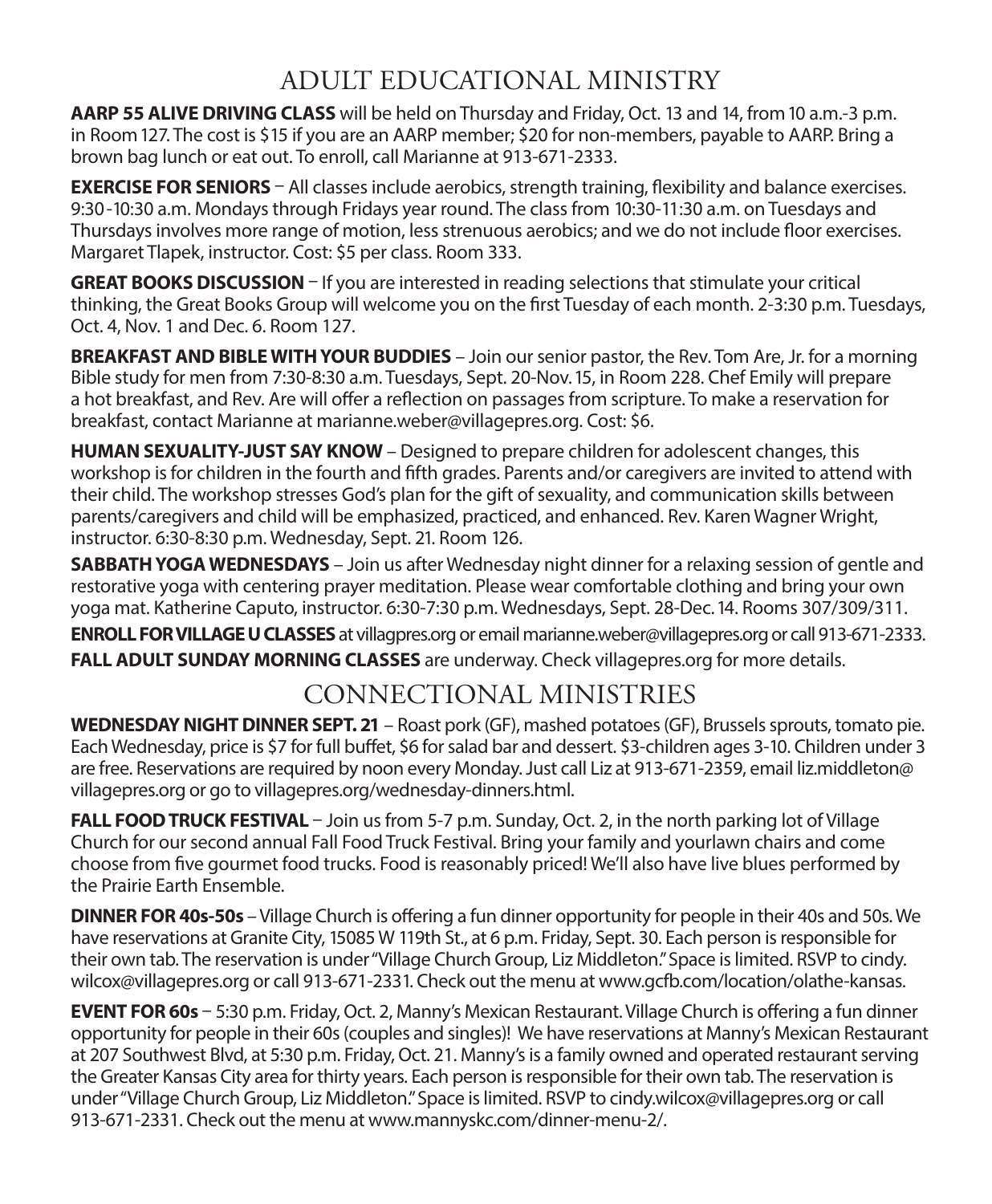**LUNCH FOR 70s AND UP** - You are invited to meet at Waldo Pizzeria at 11:30 a.m. on Thursday, Oct. 6. Waldo Pizza is located at 7433 Broadway St. The menu offers three authentic styles of pizza as well as salads, sandwiches, pasta and gluten-free choices. We'll go "Dutch" (each person pays for their meal). The reservation is under "Village Church Group, Liz Middleton." RSVP to Cindy Wilcox at 913-671-2331 or cindy.wilcox@ villagepres.org.

# **MISSION**

**STRUGGLING DINNER** – 6-8 p.m. Tuesday, Oct. 11, in Friendship Hall, Village Church presents Struggling in the Land of Opportunity dinner and forum. Tickets are \$13 per person. Child care is available. For reservations, stop by the table in Friendship Hall between 9 a.m. and noon today or next Sunday or contact Carolyn Eakins at carolyneakins@gmail.com or register online at villagepres.org. Registration deadline is Sept. 30.

**VILLAGE SERVICE NIGHT** – Join Village Church from 6:30-7:30 p.m. on Sunday, Oct. 9, for Village Service Night. Participants will help pack hygiene kits to be sent to areas of need served by Heart to Heart International, assemble sack lunches for City Union Mission, create fleece blankets for the homeless and help the Dominican Republic Medical Partnership prepare for upcoming mission trips. All ages are welcome. Food is provided to all who participate. Child care is available. Contact Deborah White in the Mission Office at 913-671-2369 or deborah.white@villagepres.org.

# MUSIC MINISTRY

**"AND THOU, AMERICA!" CONCERT AT THE KAUFFMAN CENTER** – This free concert of patriotic music and poetry of great American artists on Sunday, Nov. 6, in Helzberg Hall, features the Village Chamber Choir, Lawrence High School, Lawrence Free State High School and Kearney High School choirs and the Kansas City Wind Symphony. A retiring offering will benefit Kansas City Youth Ambassadors. Tickets are required. Reserve seats online at kauffmancenter.org or by calling 816-994-7222.

# PASTORAL CARE AND COUNSELING

**MUSIC! FOOD! FUN!** Join us from 1:30-3:30 p.m. this Thursday, Sept. 22, in Friendship Hall for our annual Classic Citizens Celebration. Come laugh with friends, enjoy delicious food and drinks, talk with Tom Are and enjoy The Brisbanes' performance. Need a ride? We've got you covered – a ride to and from the church is available upon request. If you are 75 or more years young and want to come, call Linda Alley at 913-671-2327.

**CAREER CONNECTIONS: FROM SEARCH TO SUCCESS** – Looking for a new job? The Career Connections class can help you discover new ways to find that new position. Class is at 6:30 p.m. on Monday, Sept. 26, in Room 316. If you are interested in attending, contact Linda Alley at linda.alley@villagepres.org or 913-671-2327.

**CENTERING PRAYER** is a contemplative prayer focusing on interior silence and offers a way to live out Psalm 46:10, "Be still and that I am God." This silent prayer is intended to rest in the presence of God and deepen our relationship with the living Christ. If you are seeking to strengthen your communion with the Holy Spirit and desire a space to listen for God's will for your life, join us. Please meet in the Chapel every Monday from 11-11:30 a.m. Contact Katherine at katherinebestcaputo@hotmail.com for more information.

# PRESBYTERIAN WOMEN

**FALL SESSION, OPERATION BREAKTHROUGH READING PROGRAM** – No experience necessary! Partner with a preschool reading buddy, 9:30-11 a.m. Wednesdays, Sept. 21-Oct. 26. Orientation coffee is 9 a.m. Wednesday, Sept. 21, in the Youth Loft. Contact Cindy Whitham at ciwhitham@aol.com or 913-262-3062 for info. Need child care? Call Pam Southerland at 913-671-2352 or email pam.southerland@villagepres.org to make a reservation by the Wednesday prior to the day you plan to volunteer.

**MISSION SEWING** – Fall is here, and it's time to think knitting and crocheting and sewing. We need hats, all sizes; mittens, all children's sizes; baby hats (we have special yarn for these); and scarves, child and adult sizes (we have yarn for these). We also have at home projects such as cutting out items, sewing items, etc. Stop by the sewing room any Tuesday from 8 a.m.-3 p.m. For more information, call Edie Hultman at 913-432-3515.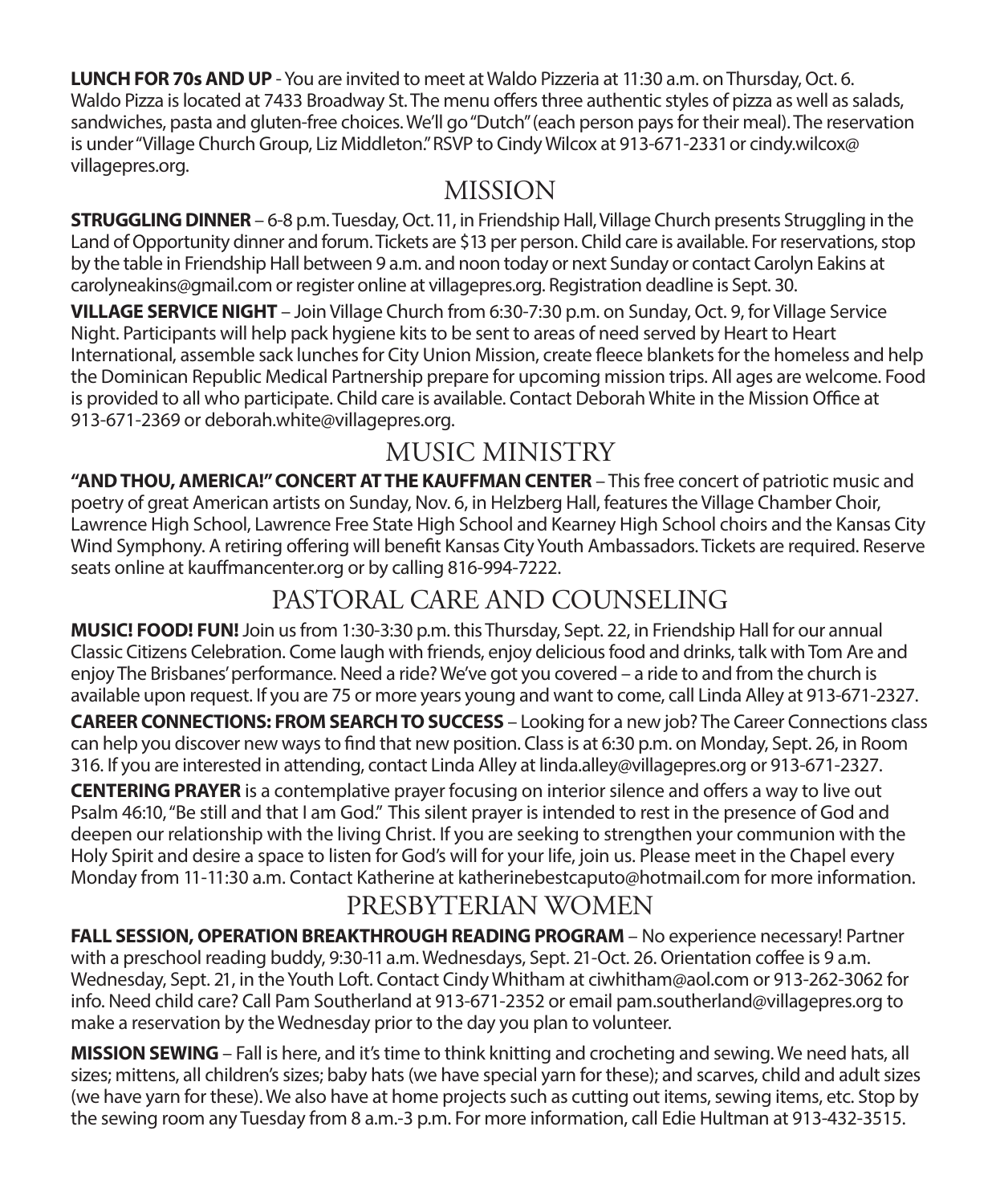**WOMEN OF WISDOM (WOW)** opens the fall season on Tuesday, Sept. 20, with a noon lunch at Lidia's, 101 W. 22nd St., popular for its Italian cuisine, followed by a free 22-minute Streetcar ride through downtown, or, time to enjoy Union Station. Complimentary van accommodates 14 and leaves from the church's north parking lot at 11:30 a.m. RSVP by today to Diane Lee at 913-432-4321 or dianelee@att.net. All women are warmly invited!

**WOMEN WITH SPIRIT OKTOBERFEST** – Come to WWS Oktoberfest by yourself, with a friend, date or spouse. Bring your favorite six pack of beer-three bottles to share and three to swap. You will go home with three new bottles to try. Appetizers will be served. RSVP to Shelby Krumm at shelbykrumm@yahoo.com. The celebration kicks off at 6:30 p.m. Friday, Sept. 30, at the home of Berent and Shelby Krumm.

# YOUNG ADULT MINISTRY

**BIER AND BIBLE** - Every Wednesday night, 7 p.m., KC Bier Co. – Every week this fall we'll learn to read the Bible together, while continuing to grow in all that it means to be community. All 20s and 30s welcome!

**MMPM** – Midweek Morning Prayer for Mamas! Wednesday mornings, 9:30 a.m, Village Church Chapel. Every Wed. morning this fall we'll pray for each other, then join for coffee and convo. in the Cup! All 20s and 30s moms welcome!

# YOUTH MINISTRY

**HIGH SCHOOL AND MIDDLE SCHOOL SUNDAY SCHOOL CLASSES – Will meet at 9:30 a.m. in the Youth Loft** Room 333/332.

**CHEER** – High school youth group tonight from 6:30-8:30p.m. All are welcome for a night of discussion, amazing people and a great time!

**GPS** – Middle school youth group, meets Wednesday from 6:30-8:30 p.m. Join us for a great night of people, games and conversation. We hope to see you there!

**M.S. EVENT AT SKYZONE** – Middle schoolers! We are meeting at SkyZone (Shawnee Mission Pkwy and Quivira) on Sept. 25 from 1-3:30 p.m. Cost is \$20. No need to RSVP, but you will need to sign a waiver either online (skyline.com/kansascity) or your parent can fill one out when they drop you off.

**TECH NIGHT** – The Village Church Computer Ministry is sponsoring "Tech Night" from 6:30-7:30 p.m. Wednesday, Sept. 21, in Room 316 at Village Church, 6641 Mission Road. If you have specific questions regarding Word or Excel using a MICROSOFT WINDOWS computer, members of the Computer Ministry will be available to help you. Specific questions on the new Windows 10 operating system are also welcome. Feel free to bring your laptop or tablet. Desktop computers will also be available in Room 316. No reservations are necessary.

# **A FRIENDLY REMINDER**

This is a friendly reminder to please take a moment, check the balance of your account, and consider making a gift now toward fulfilling your annual commitment. The church's coffers could use a little help to keep our mission and ministries on task.